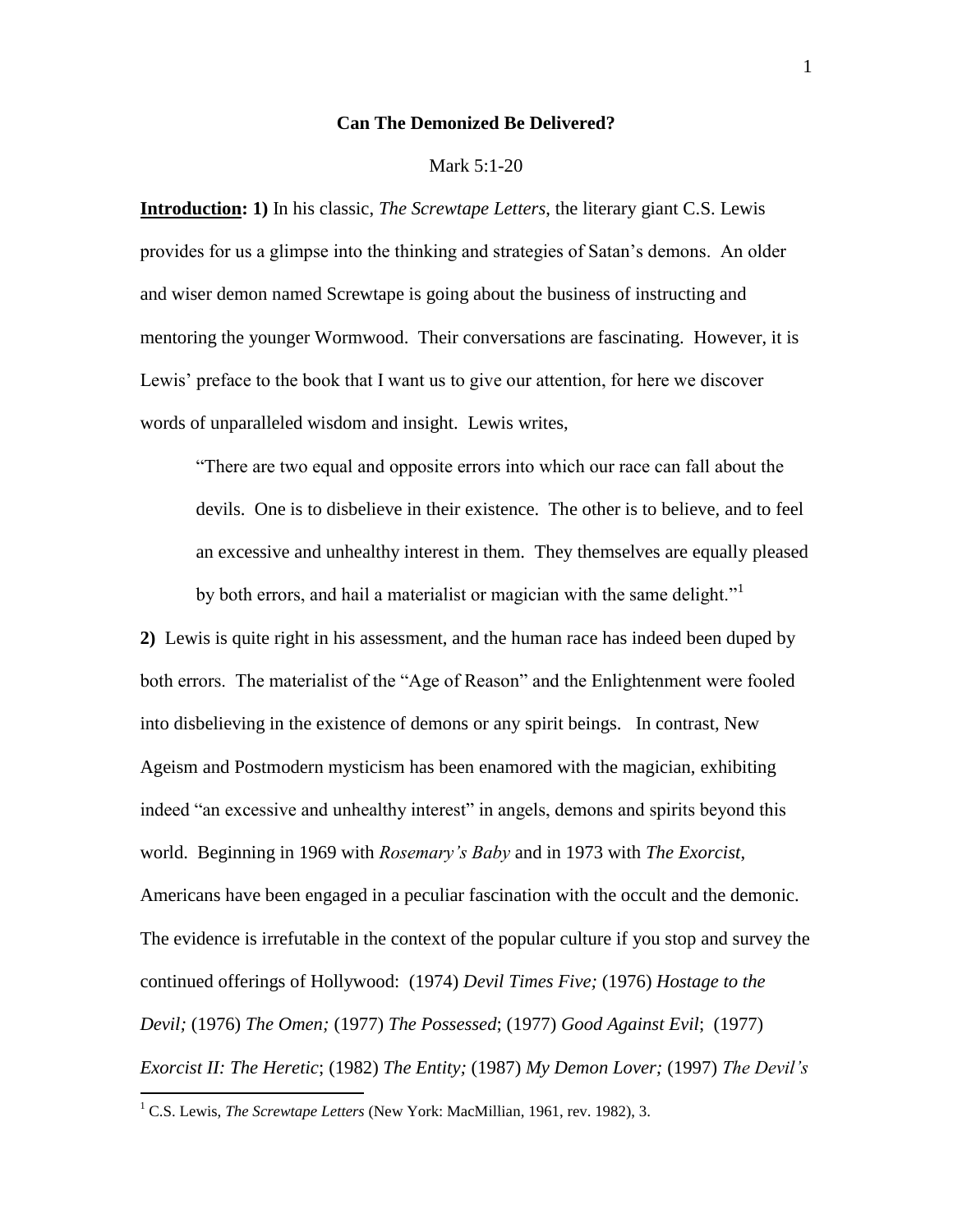*Advocate*; (1999) *The Blair Witch Project*; (2000) re-release of *The Exorcist*; (2000) *Bedazzled*; (2000) *The Little Vampire.* Add to this television series like *Buffy the Vampire Slayer; Angel; Charmed* and *Touched By An Angel*, the hotly debated issue of

**SRA** (Satanic Ritual Abuse), and our love affair with Halloween, and you have a significant element of our culture awash in spiritism and the occult.

**3)** Never has there been a time when we needed more a good dose of biblical balance and sanity, a God's view perspective on the issue. Mark 5 provides an excellent starting point, for here we see our Lord confronting and conquering the demonic. Yes, Jesus believed demons were real, and that should settle for all of us the question of their existence. Yet beyond this fact we see in our Lord's encounter with the Gerasenes demoniac, the power, mercy and authority of the Son of God who commands the demon with merely a word. In this text we will see the purpose of Satan to destroy, and the power of the Savior to deliver. A demonic man (5:1-20), a diseased woman, or a dead little girl (5:21-43), regardless of the situation, Jesus had the power to deliver and save.

## **I. Jesus Confronts The Demonic. 5:1-5**

Jesus has just calmed the sea, rebuking it and commanding it "Silence! Be still" (4:39). The sea immediately became calm, provoking the disciples to ask, "Who then is this? Even the wind and the sea obey Him!" They are about to get their answer, but it will come from an unlikely source, it will come from a demon.

### **1) Satan Attempts To Defile The Image Of God In Man. 5:1-2**

Crossing now a calmed Sea of Galilee, Jesus and the 12 arrive in the area of the Gerasenes (*NKJV* has "Gadarenes"). Gerasenes was a region or district, and Gadara was (cf. Luke 8:26, 37) a major city in the area. South of the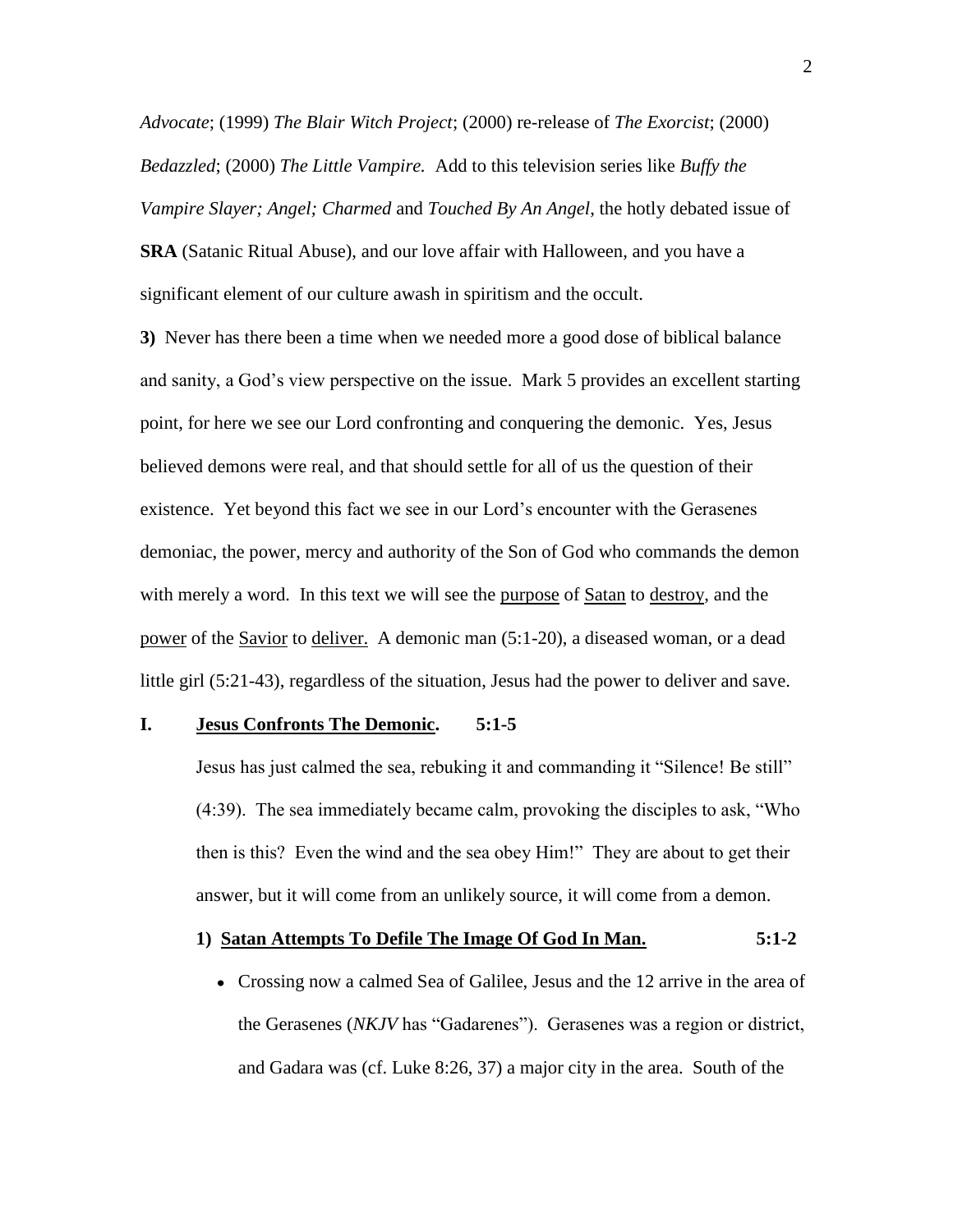little town called Geresa there was a steep slope only 40 yards from the shore; two miles from there cavernous tombs.

- As they **got out of the boat** Mark tells us "immediately" (*NKJV*) **a man with an unclean spirit** [a demon]**came out of the tombs and met Him**  [Jesus]. Mark provides a vivid and elaborate report of the encounter, and unlike Matthew who mentions two demon-possessed men (Matt. 8:28ff), gives attention to only one, probably the more prominent and wild of the two.
- Possessed by an **unclean spirit**, this man was defiled. A Jew would view the touching of a dead body as an act of great defilement, and here was a man living among the dead. Satan had taken him down, and was close to delivering a knockout blow.

## **2) Satan Attempts To Deface The Image Of God In Man. 5:3-4**

- The portrait Mark paints grows more tragic and pathetic. It is heart wrenching to think the devil could so deface one who was created in the very image of God. This man **came out of the tombs** because **he lived in the tombs.**
- Further, **no one was able to restrain him any more-even with chainbecause he often had been bound with shackles and chains, but had snapped off the chains and smashed the shackles. No one was strong enough to subdue him.** Deranged and utterly depraved in his behavior, this man was not a maniac but a demoniac. The people of his town had concluded at best he was mad, and they had driven him away, forcing him to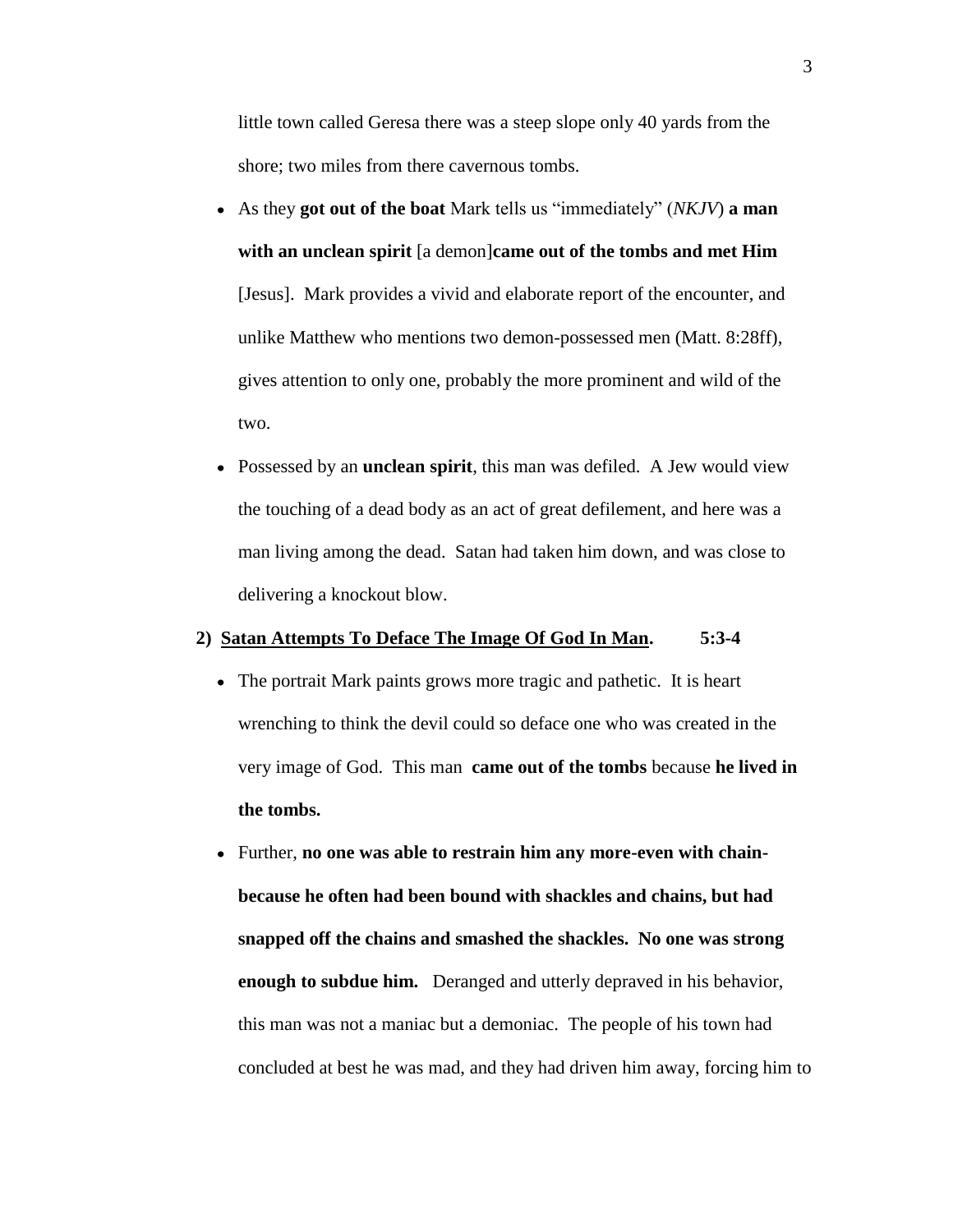live among the dead. They had attempted to bind him but with no success. Possessed by a supernatural power he exhibited supernatural strength snapping **the chains** like twigs and smashing **the shackles** like a tomato. Defiled and defaced, he descended into a life of filth, loneliness and terror. People feared him with his Herculean strength. It is shameful to see what Satan had conquered and captured.

# **3) Satan Attempts To Destroy The Image Of God In Man. 5:5**

Jesus says in John 10:10, "The thief comes only to steal and kill and destroy" (*NIV*), and in John 8:44, "[The devil] was a murderer from the beginning" (*NIV)*. Peter adds in his first letter, "Your adversary the Devil is prowling around like a roaring lion, looking for anyone he can devour" (1 Peter 5:8). Verse five reveals this was the plan the Devil had in mind for this poor demon-possessed soul. **And always** (it never stopped), **night and day** (there was no rest), **among the tombs and in the mountains** (there was no escape), **he was crying out and cutting himself with stones.** Howling like a wild animal, running here and there, he cut himself against the jagged rocks of the land. Some believe this is evidence of depraved pagan worship. Others see wild but futile attempts to drive out the demons. I believe what we see is a failed attempt to end his pain and suffering by suicide. Running about wild, naked and unkempt, he was by now a body of cuts and bruises, lacerations, scabs and infected tissues. Living in a constant state of delirium and pain, he tried again and again to end his torment and unbearable existent in death. I have no doubt this was the agenda of the demons inside him. It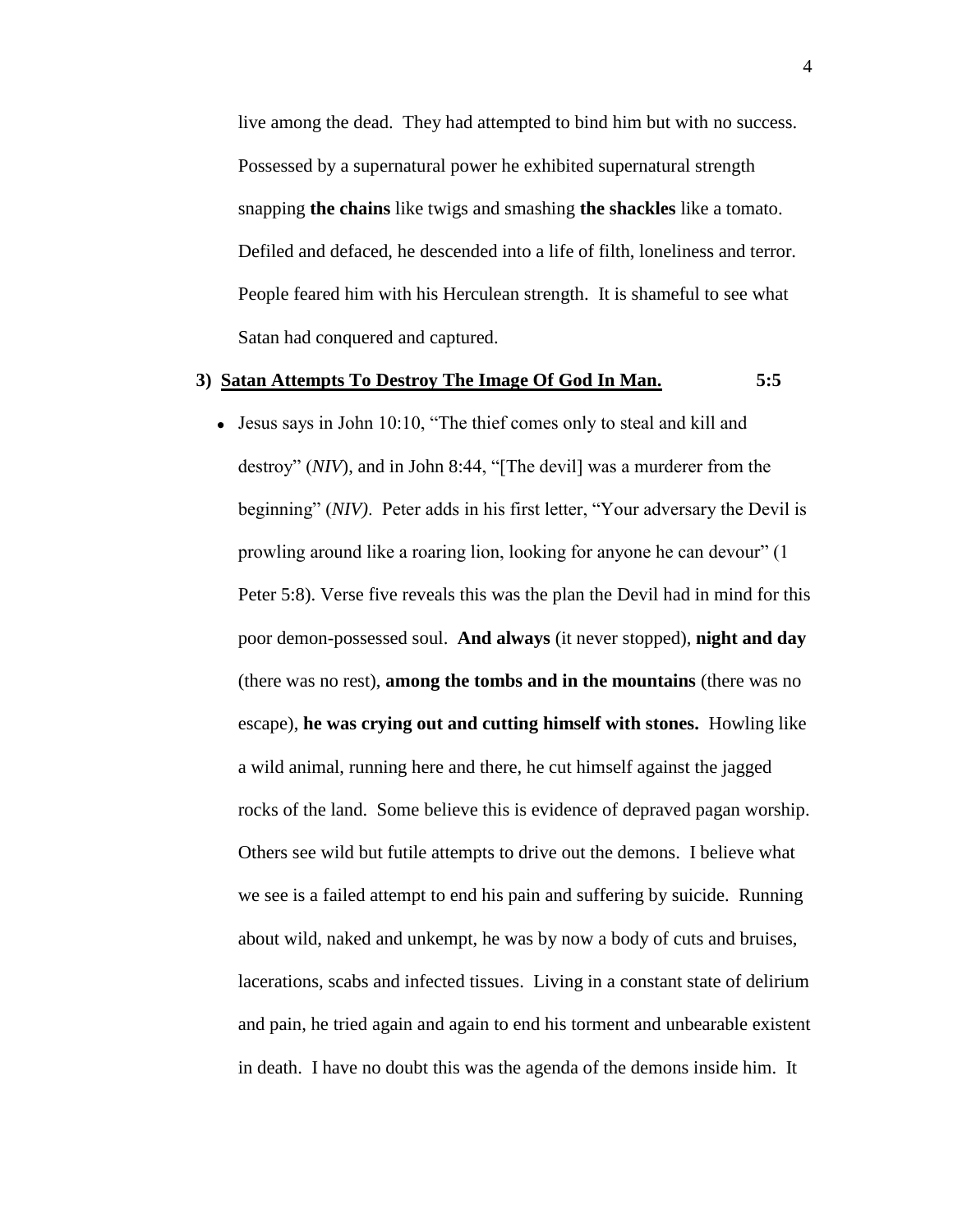is perhaps the case that the only thing that prevented his death was the last vestiges of the image of God in him and the common grace of God about him. Defiled and defaced, he was daily staring death and destruction in the face. A more miserable existence could hardly be imagined.

**Transition:** But, something happened that would turn things upside down and reverse the course of his despair. That something is a person. That someone is Jesus.

# **II. Jesus Conquers The Destructive. 5:6-14**

Like a filthy, wounded animal, the demoniac has ranted and raged. The Jewish *Talmud* gave four signs of madness: 1) walking about at night; 2) spending the night on a grave; 3) tearing one's clothes; 4) destroying what one was given. This man met these criteria and more. All seems lost. His situation appears hopeless until…he meets **Jesus, Son of the Most High God.**

# **1) Our Savior Is A Liberator. 5:6-13**

Verse 6 picks up where verse 2 left off (verses 3-5 are something of a parenthesis filling in some important details). Seeing **Jesus from a distance**, this madman does something surprising. **He ran and knelt down** ("worshipped", *NKJV*) **before Him.** He came before the Son of God because he must. Kneeling was not an act of worship but an acknowledgment of authority, the authority of the **Son of the Most High God.** He then **cried out with a loud voice, "What do You have to do with me, Jesus, Son of the Most High God? I beg** ("implore", *NIV; NKJV*) **You before God, don't torment me!"** The demons reacted and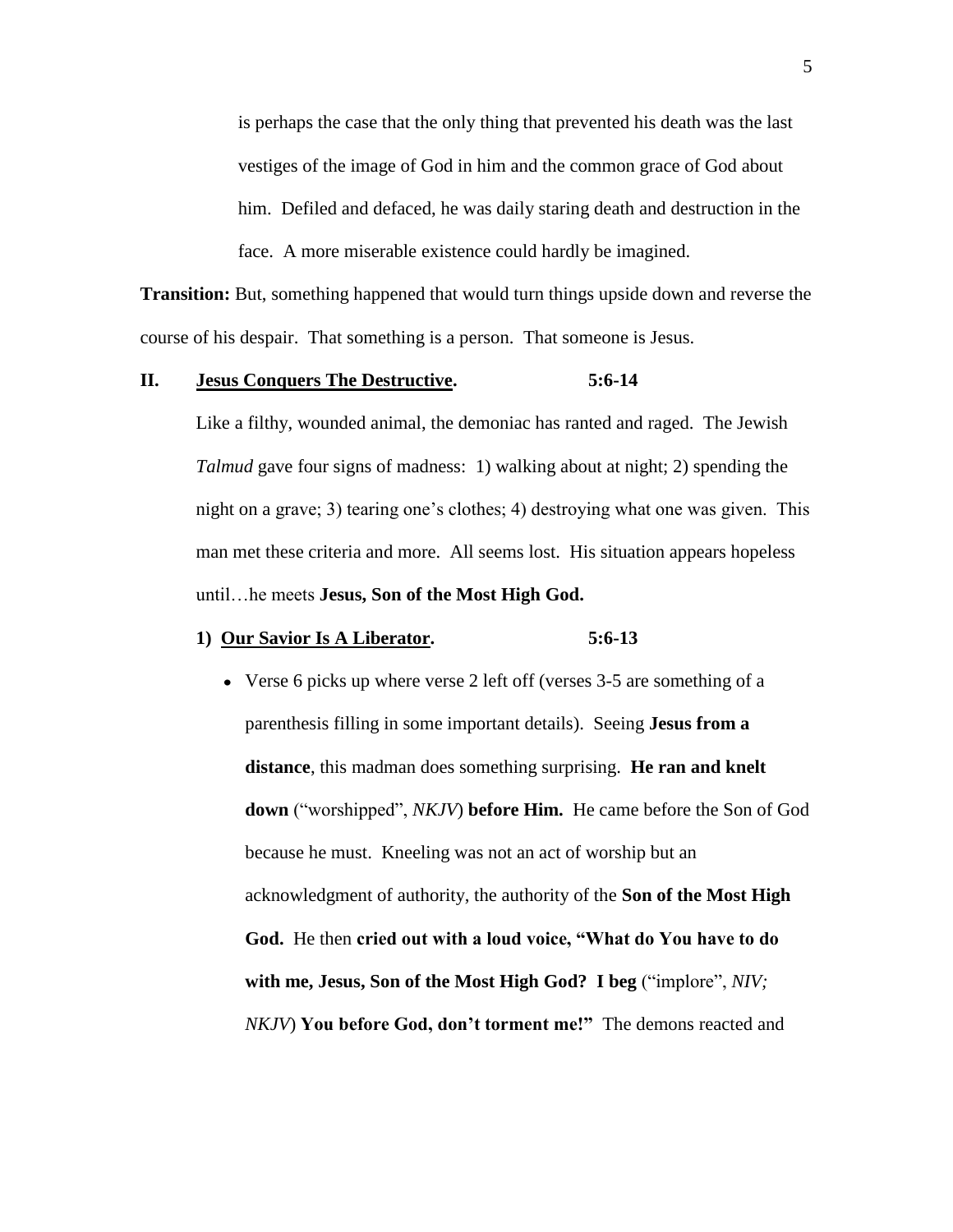responded this way because of what we read in verse 8, **For He** [Jesus] **had told him, "Come out of the man, you unclean spirit!"**

Here was a spiritual encounter and contest that is completely one-sided. **Legion** (v.9) vs. the Son of God. This is no contest! The demon possessed man must drop to his knees. He cannot help but confess **Jesus** for who He truly is. We must not miss the fact that 1) the demons always confess Christ accurately and truthfully (cf. Mark 1:24); 2) that their knowledge of who Jesus is is superior to the disciples, at least at this point; and 3) the confession of 5:7 answers the question of the disciples in 4:41. The demoniac's statement is fearful and violent, taking the form of an adjurment. The demon knows who **Jesus** is, he knows his mission is at an end and his existence at stake. He goes on the defensive in a feeble attempt to defend himself. In essence he asks **Jesus**, "What do we have in common?" "What do you want with me?" (*NIV)* This demon knows "the gig is up," that his time has run out. The title **Son of the Most High God** is nothing less than recognition of deity. Still as William Lane notes, "The full address is not a confession of Jesus' dignity but a desperate attempt to gain control over him or to render him harmless, in accordance with the common assumption of the period that the use of the precise name of an adversary gave one mastery over him."  $2$  It is fascinating to note that the demon actually appeals to God for protection (**I beg you before God).**  His request will not receive a positive response. Jesus has commanded him to **come out,** and **come out** he will.

<sup>2</sup> William Lane, *Mark*, NICNT (Grand Rapids: Eerdmans, 1974), 183-84.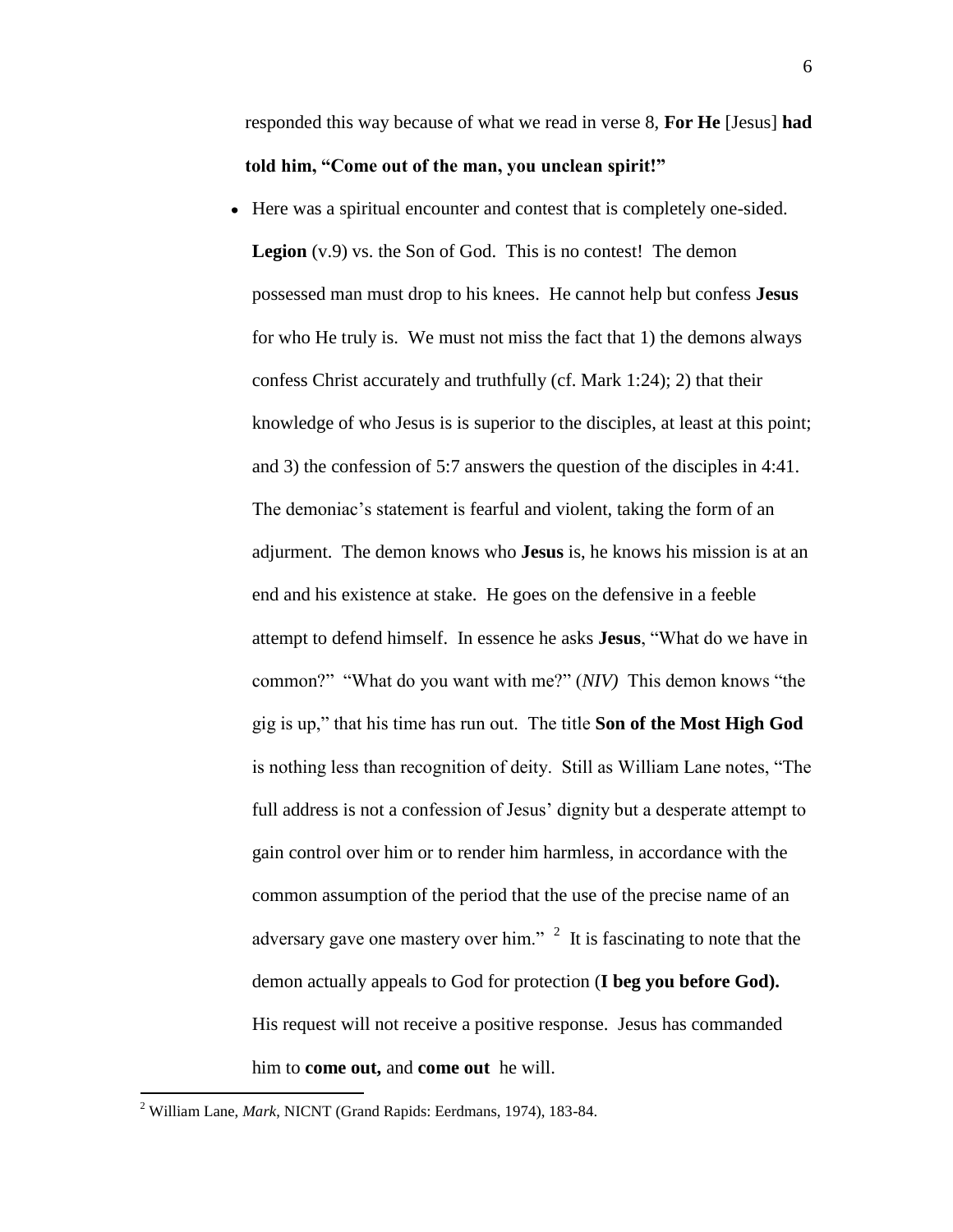- Verses 9-10 contain or continue the dialogue between Jesus and the demon. The full impact of the control and horror this demon had on this man now becomes painfully evident. Jesus asks, **What is your name?**  The demon responds, **My name is Legion…because we are many. Legion** is a military designation referencing a contingency of 6,000 Roman soldiers. This man was not possessed by one, but thousands of demons working in concert as one evil force. Captured and indwelt by this alien army, his natural mind, will and emotions had all but been destroyed. These soldiers of Satan had attacked and trampled his soul. His only hope was in an outside Liberator whose power and authority was greater than that which now lived within him. That Liberator had arrived in the person of Jesus Christ, the Son of God.
- In something of a microcosm of the titanic battle that rages between Good and evil, God and Satan, Jesus gives us a preview of coming attractions for Satan and his demons. In verse 10 the demons, through the voice of the man, **kept begging Him** [Jesus] **not to send them out of the region.**  The tormentor is now the tormented as he contemplates his destiny. Luke 8:31 is helpful here being more specific: "They begged Him not to banish them to the abyss," a place of spiritual confinement in anticipation of final, eternal judgment.
- The demons attempt to bargain, negotiate with Jesus, though their request is in the form of a plea. **A large herd of pigs was there, feeding on the hillside. The demons begged Him, "Send us to the pigs, so we may**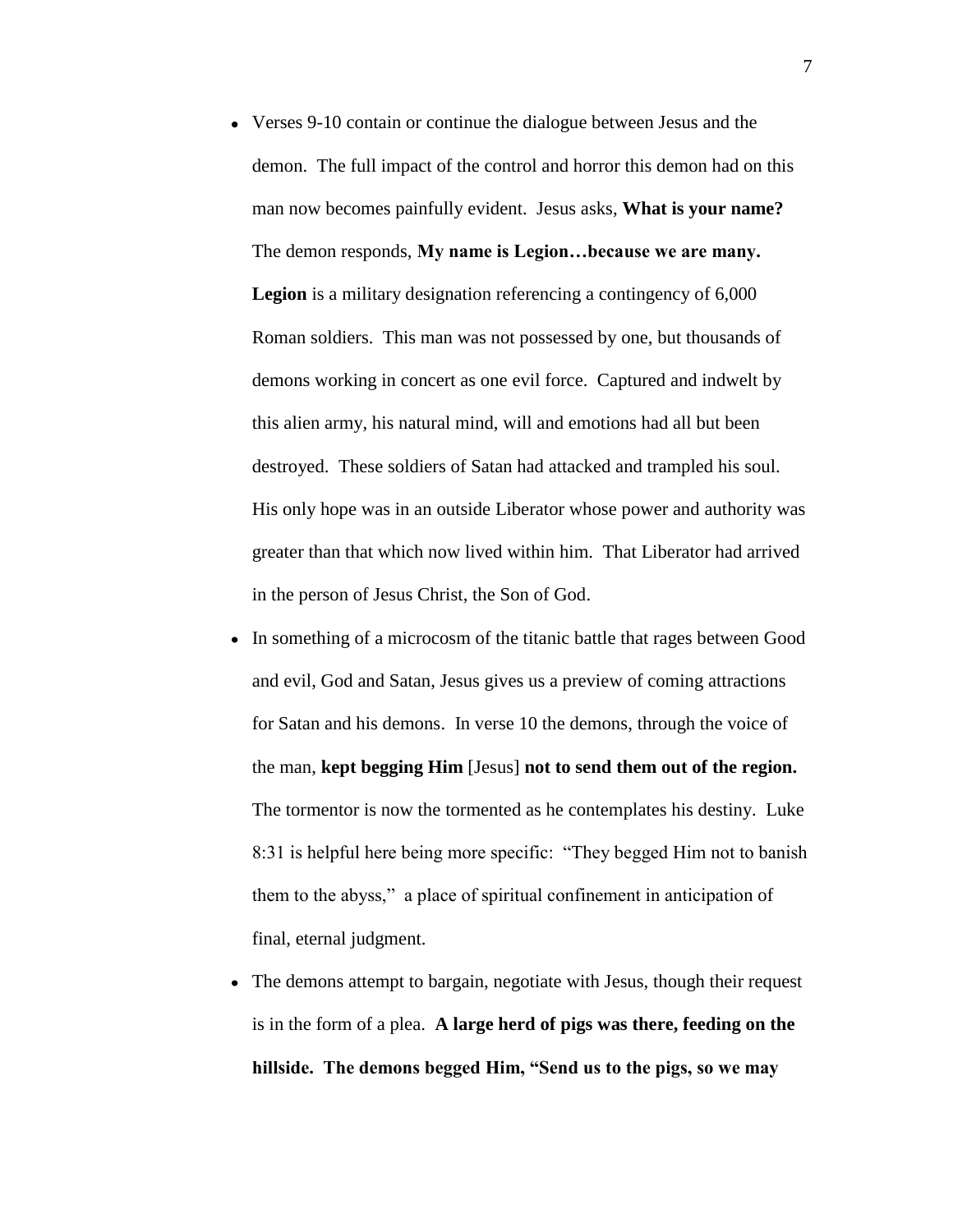**enter them."** Jesus compiled, **He gave them permission**. The man had met his Savior. The man had met his Liberator.

# **2) Satan Is A Murderer. 5:13**

Again, I am convinced that in verse 5 when the man is **cutting himself with stones**, the demons in him were driving him to kill himself by suicide. I believe that judgment is confirmed by what happens now in verse 13. **Then the unclean spirits came out and entered the pigs, and the herd of about two thousand rushed down the steep bank into the sea and drowned there.** The will and volition of a human being made in God's image is stronger than that of an animal, a brute beast. What **Legion** could not get the man to do was easily accomplished in **a large herd of pigs**. Being in the area of the Decapolis (Ten cities) with a predominant Gentile population explains why a large number of pigs (an animal viewed as unclean by Jewish persons) were present. The pigs could not withstand the will of Legion, and they were led to their death. Why did Jesus allow the demons to enter into this **herd of pigs?** The answer to that question is not certain, but William Lane provides a plausible explanation:

 "First, Jesus recognized the time of the ultimate vanquishment of the demons had not yet come; his encounter and triumph over the demonic does not yet put an end to Satan's power. It is the pledge and the symbol of that definitive triumph, but the time when that triumph will be fully realized is yet deferred. It must await the appointment of God.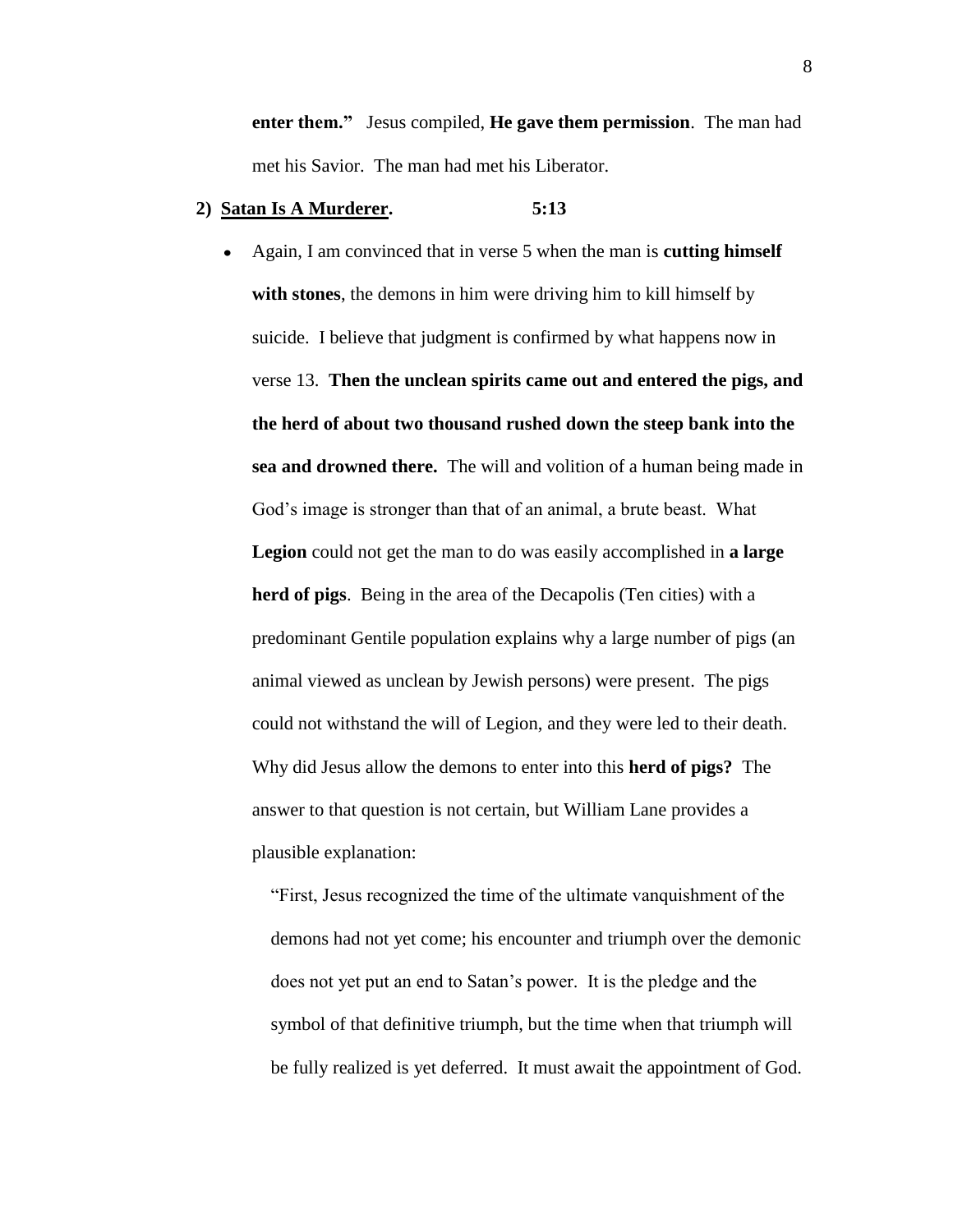Therefore, Jesus allows the demons to continue their destructive work, but not upon a man. The second element is related to this: Jesus allowed the demons to enter the swine to indicate beyond question that their real purpose was the total destruction of their host." <sup>3</sup> To this we can add two further observations: 1) we should remember the

demonstrates that God cares more for man whom He created in His image and recreates in salvation, than he does for animals which do not bear his image. Satan is a murderer of human beings, but Jesus is their Savior. What are we to make of this unusual story up to this point, this course in "Demonology 101"? Several important theological truths stand out for our consideration.

First, a demon, in fact many demons, can inhabit and take possession of a person.  $\bullet$ Demons are real and dangerous.

demons, not Jesus destroyed (killed) the pigs and 2) the event

- Second, demons can make themselves known by speaking through a person and  $\bullet$ even taking control of their body.
- Third, demons are fallen angels and powerful spiritual being. They can exhibit  $\bullet$ enormous strength through a person under their control.
- $\bullet$ Fourth, demons can inflict serious personal injury to the one possessed and to others, with the ultimate goal of that person's death.
- $\bullet$ Fifth, demons can move or be transferred from one host to another.
- Sixth, demons can resist leaving their host. They may even beg, out of selfinterest, for their own well-being.

<sup>9</sup>

 $3$  Ibid., 186.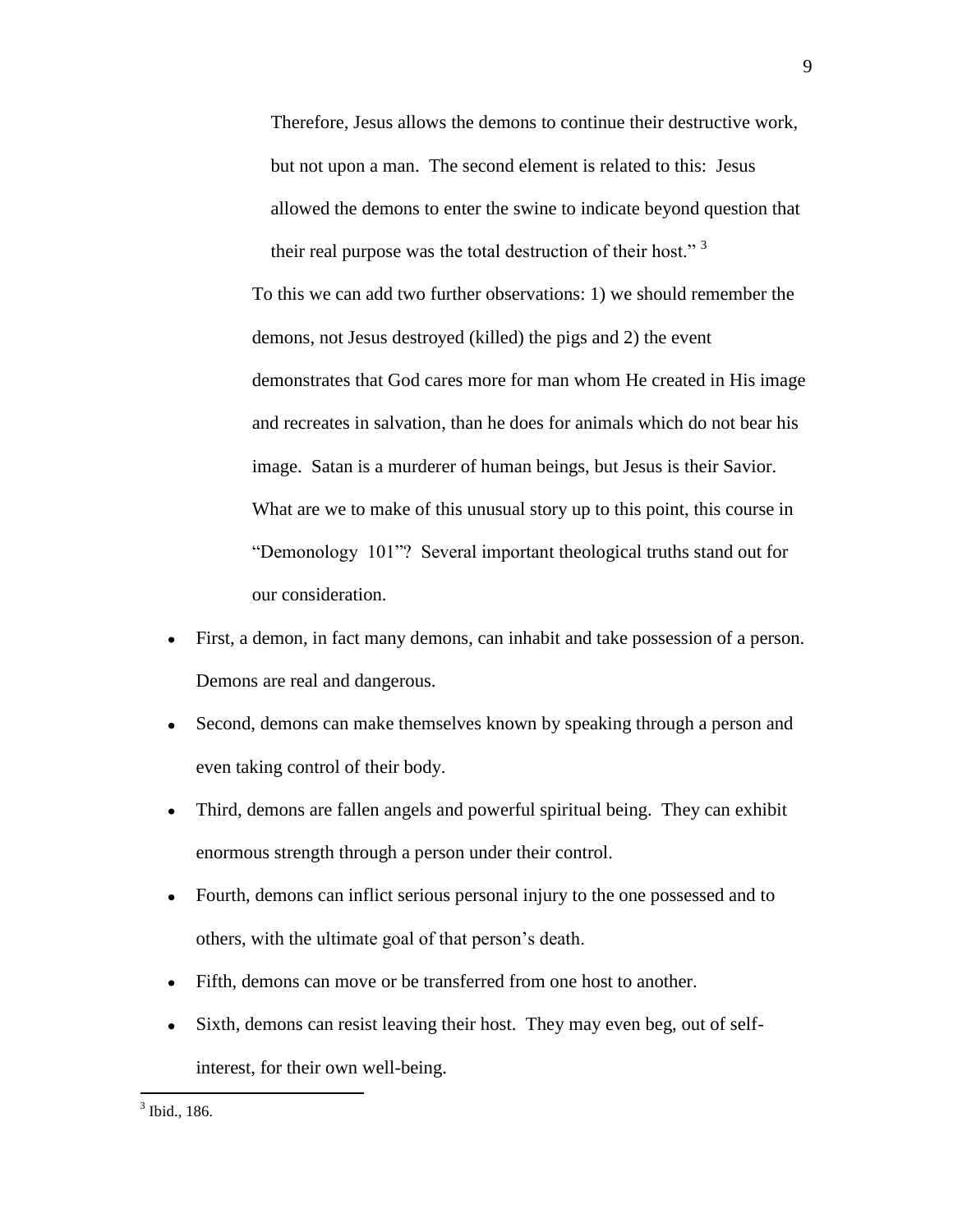- Seventh, demons recognize and are subject to appropriate spiritual authority.  $\bullet$
- Eighth, if demon spirits attempted to resist the incarnate Christ, we can be sure  $\bullet$ they will also attempt to resist us.
- Ninth, Jesus spoke directly to the demon even asking for his name. This may  $\bullet$ provide a pattern for us to follow.
- Finally, Jesus, unlike the exorcist of His day, who used elaborate rituals and  $\bullet$ incantations, simply spoke the word and gave the command and the demoniac was forced to obey. When it comes to our confronting the demonic, in the name of Jesus and by the power of His blood work on the cross, we can see the demonized delivered and the spiritually captive set free.<sup>4</sup>

#### **III. Jesus Commissions The Delivered. 5:14-20**

Paul says in 2 Corinthians 5:17, "Therefore if anyone is in Christ, there is a new creation; old things have passed away, and look, new things have come." Never was this wonderful truth more real than in this man whom the Lord Jesus had delivered from a Legion of demons. The rest of this story is something of a mixed bag. You would think there would be joy and thanksgiving all around. Sadly, that is not the case. Still, we will focus our main attention on this "new man" in Christ, while also noting the unfortunate and disappointing response of the townspeople. Keep in mind that what Jesus did for this man in saving him from Satan and his sin He will do for you if you will simply come to Him in faith.

# **1) Let Jesus Change You. 5:14-17**

 $\overline{a}$ 

When the demon-possessed pigs plunged into the sea and drowned, **The men who tended them ran off and reported it** everywhere **in the town** 

<sup>4</sup> Clinton Arnold, "Exorcism 101," in *Christianity Today* (Sept. 3, 2001), 58.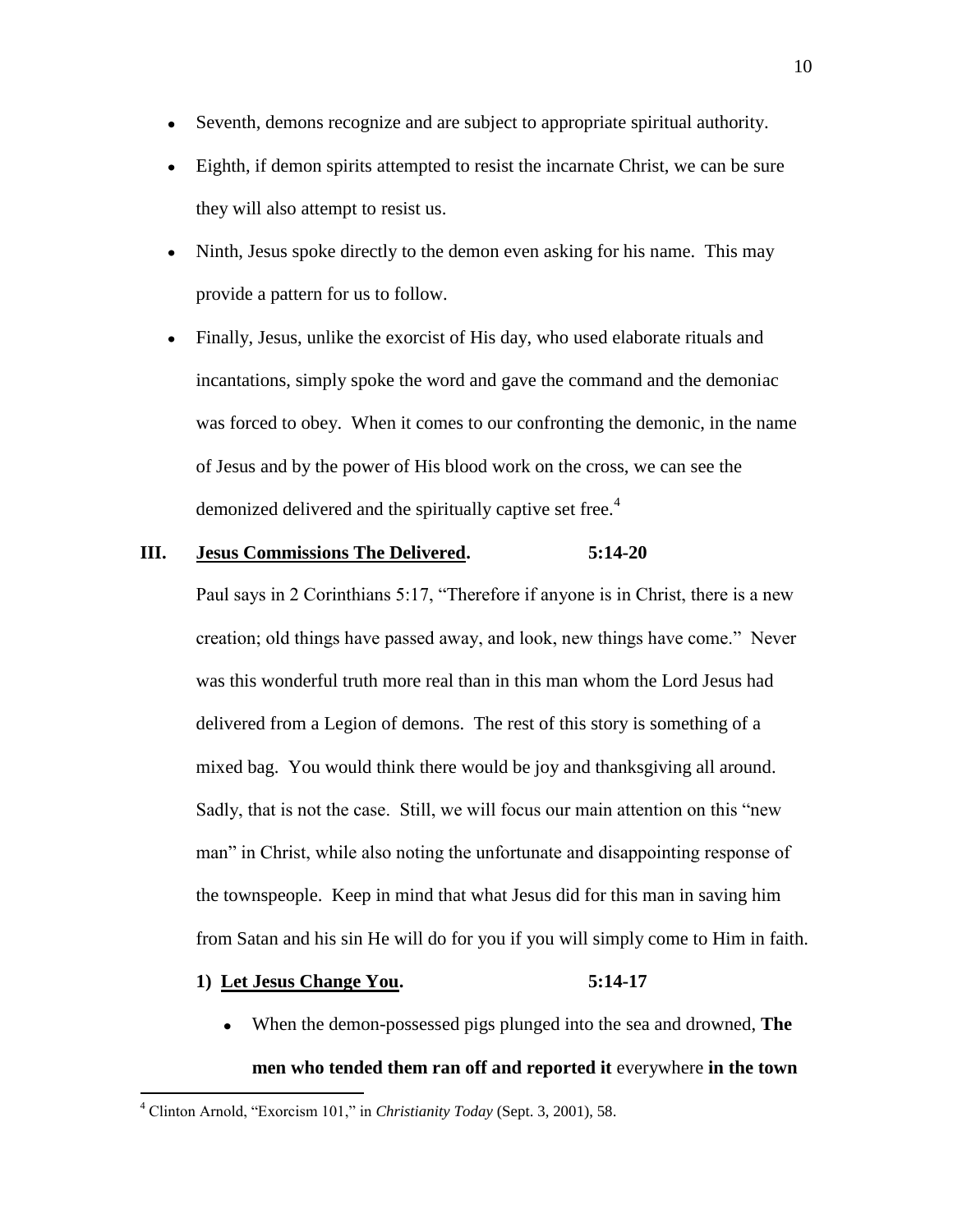**and the countryside**. Not unexpectedly, **the people went to see what had happened.** I'm not sure that they were fully prepared for what they would find. **They came to Jesus** and then…they saw him, **the man who had been demon-possessed by the legion.** But, was this really him? Was this the same man no one could control who had terrorized their community for so long? Why he was **sitting there**, not running about wild and in a rage. And, he was **dressed,** not half-naked in ragged, dirty clothes. Further, and even more wonderful, he was **in his right mind**. He knew who he was and who they were. He sits clothed, calm, and a new creature because of what Jesus had done for him.

We are informed that **the eyewitnesses described to them what had happened to the demon-possessed man and [told] about the pigs.**

There can be little doubt that this conversation was lively and captivating. The herdsmen recounted again what they had witnessed with their own eyes. This man that they doubtless knew as a madman was now sitting before them dressed, and in control of all his faculties. Perhaps he was smiling, rejoicing in his salvation and deliverance. Perhaps with gratitude and devotion his eyes were fixed on Jesus. However, these men had something else on their mind as well: they **[told] about the pigs. Then they began to beg Him to leave their region.** What a surprising reaction. What a disappointing response. Now to be fair we should note the last phrase in verse 15, **and they were afraid.** A combination of commercial concern (we just lost 2,000 pigs and the income they represent) and fear of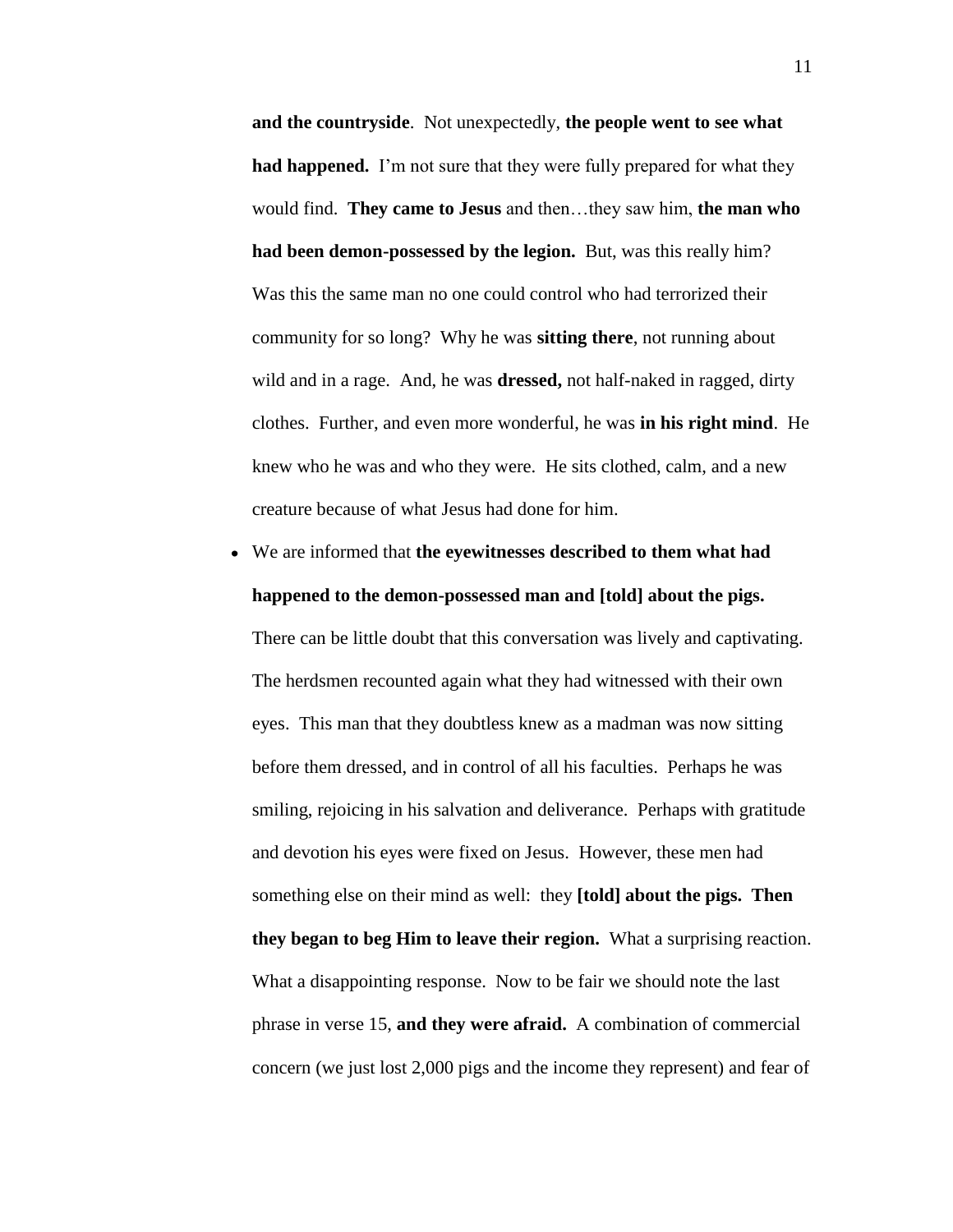the One who can control and cast out demons by a word was more than they could handle. What else can this man named Jesus do? What demands might He make of the rest of us? If he can change and transform a demoniac what might He do with us? With me? Pathetically, they decide it would be best all around if Jesus left. They asked **Him to leave.** "Rabbi, be gone! Thy powers

Bring loss to us and ours.

Our ways are not as Thine.

Thou lovest men, we—swine.

Oh, get you hence, Omnipotence,

And take this fool of Thine!

His soul? What care we for his soul?

What good to us that Thou hast made him whole,

Since we have lost our swine? $5^5$ 

The townspeople may have not cared for the demoniac's soul, but the Son of God did. Jesus changed him, made him a new man. Heaven was glad, but his fellow humans only wanted him gone. What a sad commentary on the wickedness and self-centeredness of the human heart void of the grace and goodness of God.

### **2) Let Jesus Command You. 5:18-19**

 $\bullet$ Jesus does not stay where He is not wanted. He prepares to move on **getting in the boat**. Whether out of ignorance, fear or greed, the people in the region of Gerasenes had decided that they had had enough of this

<sup>5</sup> Quoted in R. Kent Hughes, *Mark*, vol. 1 (Westchester: Crossway, 1989), 122.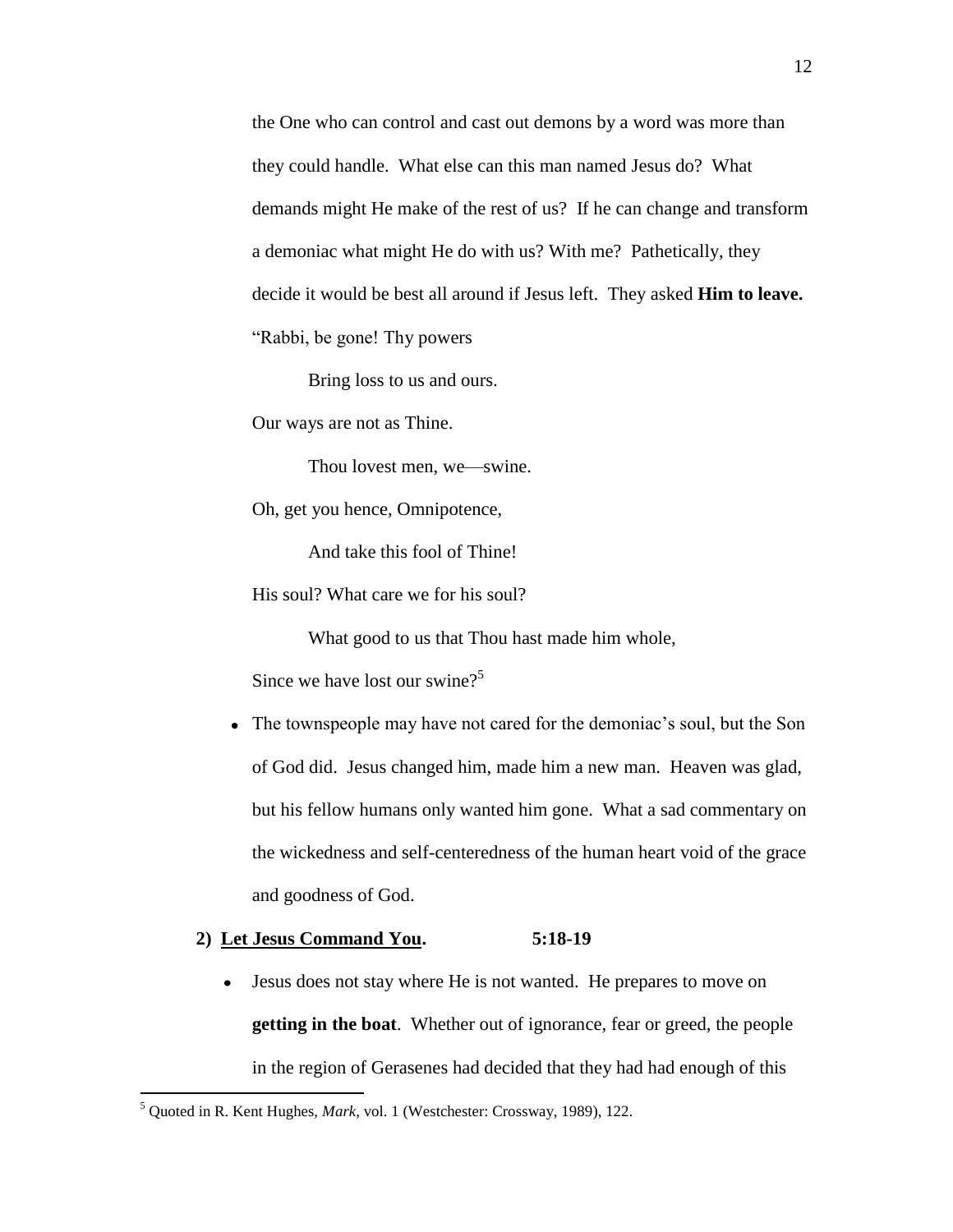miracle worker. It was time for Him to ship out and get out. To my knowledge, Jesus never visited this region again.

- However, there was one man who felt all together different. It was the one  $\bullet$ who had been demon-possessed. He had met Jesus and his life had been wonderfully transformed. No one had ever showed him such love and compassion. Never had he known such mercy and kindness. The townspeople may be begging Him to leave, but this man **kept begging Him to be with him**. The tense of the verb denotes continuous action. He again and again begged, pleaded with Jesus. If Jesus would not stay fine. "Then let me go with you. I've never met anyone like you. No one ever did, could ever do, what you did for me. I love you. I want to be with you. Where does not matter, as long as I am in your presence, walking by your side." No one could doubt the change Jesus had brought about in his life. No one could question his love, devotion and commitment to the Savior.
- Somewhat surprisingly, Jesus denied his request. **But He would not let him; instead He told him, "Go back home to your own people, and report ("tell,"** *NIV, NKJV***) to them how much the Lord has done for you and how He has had mercy on you.** In gratitude this man wanted to follow Jesus. Our Lord, however, had an evangelistic assignment. Go and tell others what I, **the Lord**, have done for you. Start in your **home** and work from there. Go to your family and friends and share with them all that **the Lord has done for you.** Tell them of his **mercy.** Be my witness,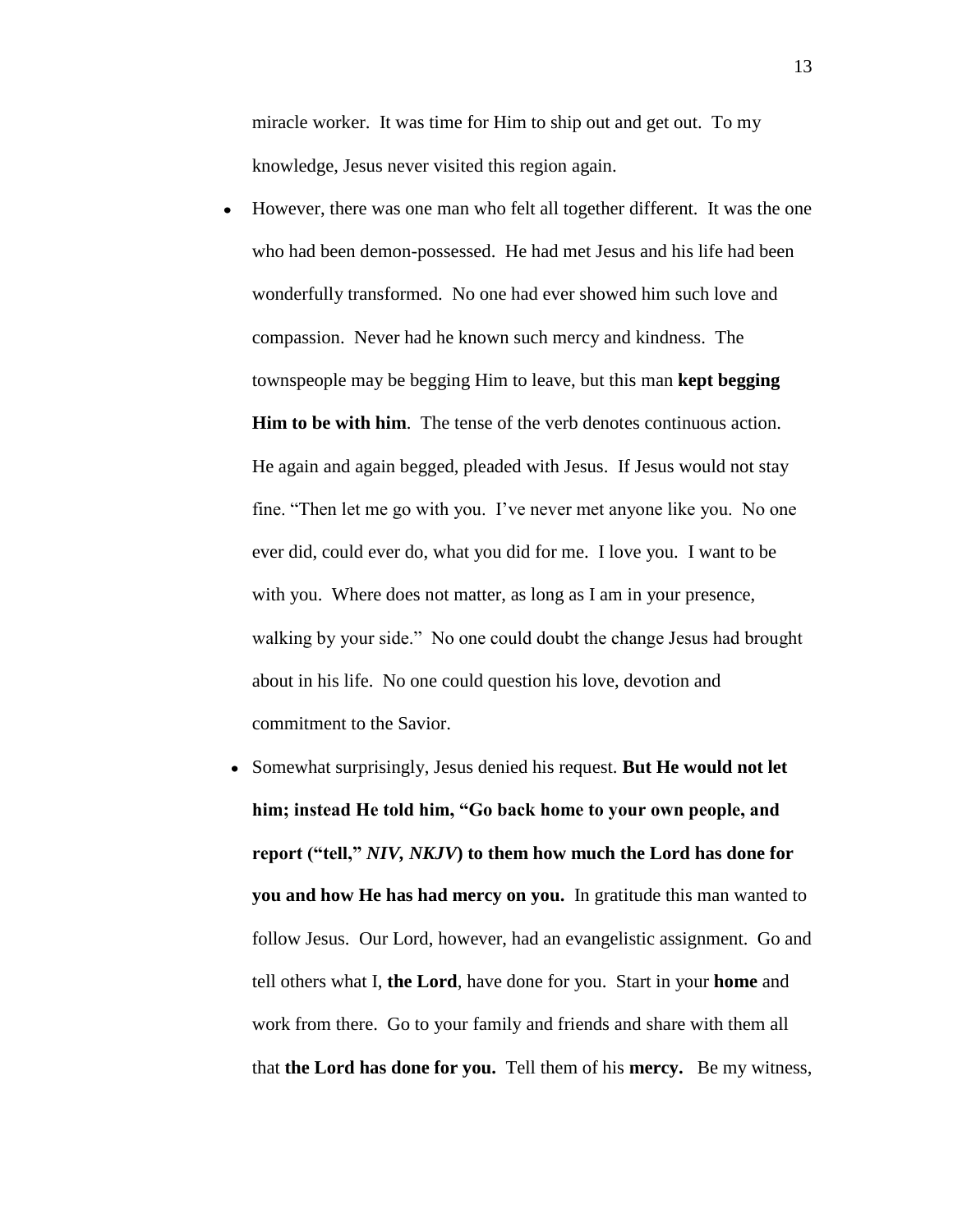give your testimony. You were lost but now you are saved. You once belonged to Satan but now you belong to the Son of God. The people of Gerasenes might not want Jesus, but Jesus still wanted them. He would not leave them without a witness. He commissioned the former demoniac: stay here and be my witness. Tell **them how much the Lord has done for you.**

#### **3) Let Jesus Consume You. 5:20**

 Unlike so many followers of Jesus this man did not argue, complain or refuse his assignment from his Master. HE accepted his "marching orders" without question. **He went out and began to proclaim in the Decapolis** (lit. "Ten cities") **how much Jesus had done for him.** And the response for those who heard? **They were all amazed.** It is easy to imagine scene after scene as people who had only known **Legion** now met this new man in Christ. I imagine he stopped friend and stranger alike to tell them **how much Jesus had done for him.** All the while, I am convinced, he was on his way to obeying the words of Jesus in verse 19: **go back home**. Using a little sanctified imagination, one can sense the excitement building within his heart as he got closer and closer to home. Perhaps he was a husband with a wife and a father with children. How long had it been since he saw them, kissed the lips of his wife and held his children in his arms. Is it possible they had been praying for him all this time? "Lord, rescue the soul of my husband." "Dear God, please help my daddy and bring him back home."

Finally, after walking for some time this man sees a home he has not seen for